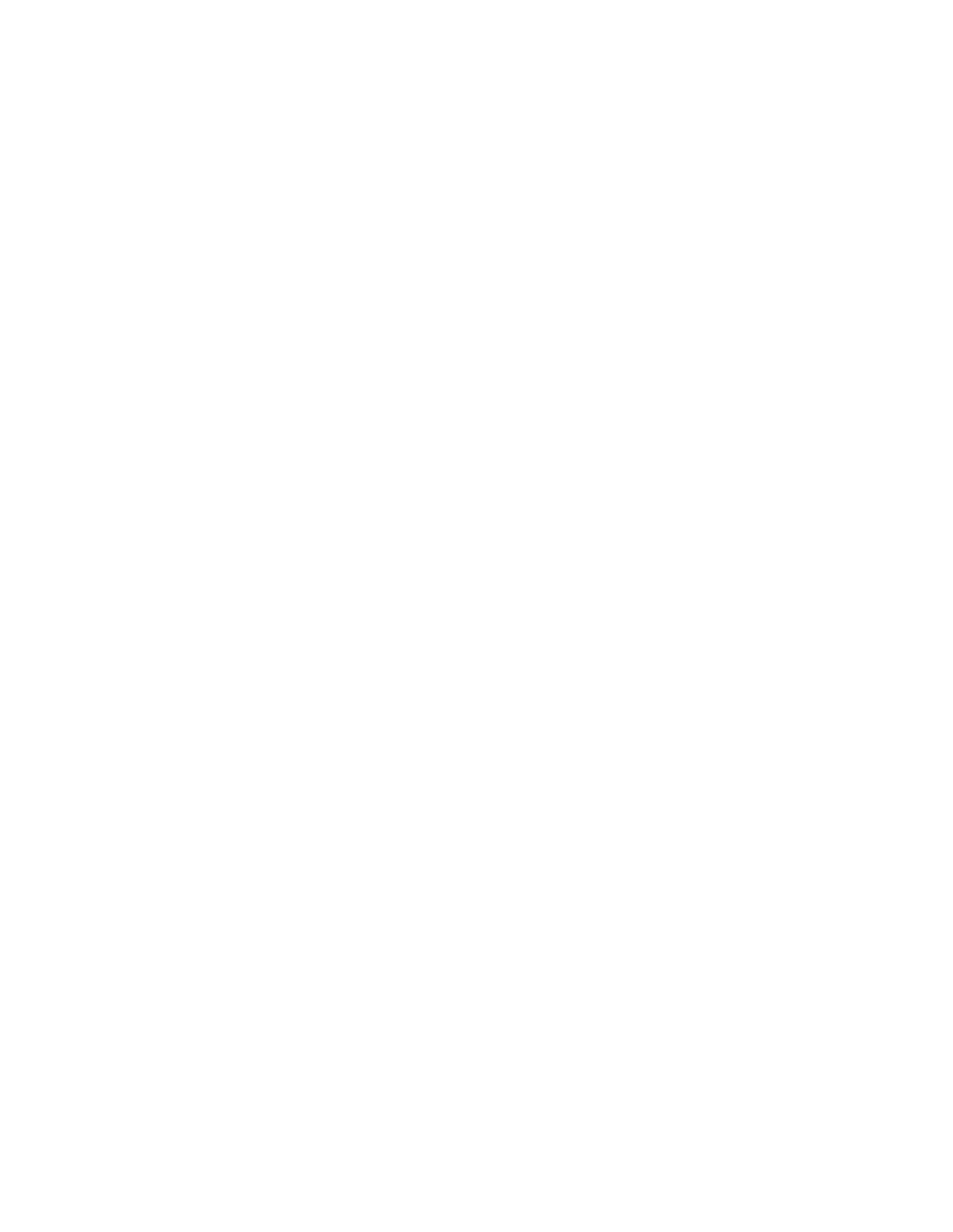## **Annex: Description of strategies - How to choose the best strategies to promote gender equality through an intersectional approach**

The aim of this tool is to *review* some strategies to promote gender equality, the results expected with each of these strategies,

activities that could help you achieve these results, and examples where a specific strategy can be useful.

| <b>Strategy</b>                                                                                                                                                                                                                                                                         | <b>Ex. of Results expected</b>                                                                                                                                                                                                                                                                                                                                         | <b>Ex. of activities implemented</b>                                                                                                                                                                                                                                                                                                                 | <b>Cases where useful</b>                                                                                                                                                                                                                                                                                                                                                      |
|-----------------------------------------------------------------------------------------------------------------------------------------------------------------------------------------------------------------------------------------------------------------------------------------|------------------------------------------------------------------------------------------------------------------------------------------------------------------------------------------------------------------------------------------------------------------------------------------------------------------------------------------------------------------------|------------------------------------------------------------------------------------------------------------------------------------------------------------------------------------------------------------------------------------------------------------------------------------------------------------------------------------------------------|--------------------------------------------------------------------------------------------------------------------------------------------------------------------------------------------------------------------------------------------------------------------------------------------------------------------------------------------------------------------------------|
| 1. Equal Opportunities<br>/Treatment<br>Refers<br>formal<br>to<br>provisions to guarantee<br>that no discrimination will<br>be applied and to ensure<br>equal<br>treatment<br>and<br>regardless<br>opportunities<br>of sex, race, ethnicity,<br>condition<br>physical<br>or<br>other.   | Reduced gender gaps/wage<br>gaps<br>Equal access to decent work<br>$\blacksquare$<br>conditions<br>Legislation/Polices are reviewed to<br>tackle gender-bias and or<br>intersectional discrimination.<br>Only professional qualifications<br>are judged regardless of gender,<br>age, race/ethnicity.                                                                  | Actions to ensure equal chances<br>for men and women, boys and<br>girls in all their diversity<br>Application of gender equality<br>target indicators and pro-active<br>monitoring of the process of<br>reducing the gender gap<br>Human resource management<br>based on equal opportunities<br>policy                                               | Useful<br>gender-<br>strategy<br>when<br>discrimination hampers equal access to<br>the education system<br>employment<br>vocational training<br>decision-making levels of state and<br>non-state actors                                                                                                                                                                        |
| 2. Capacity-building on<br><b>Gender Equality and</b><br><b>Social Inclusion</b><br>Refers to the development<br>and strengthening of the<br>capacities of institutions,<br>officials, decision-makers so<br>that they can integrate<br>gender/intersectional issues<br>systematically. | Strengthened core competences to<br>address gender/ intersectional<br>issues<br>Increased gender/intersectional<br>expertise to understand and<br>recognise women's and men's<br>multiple roles in the area.<br>Gender-responsive and rights-<br>based governance.<br>-Increases in participatory<br>democracy (at macro and micro<br>level).                          | Gender and intersectionality<br>training and curriculum<br>development.<br>Gender and diversity audits<br>Gender responsive<br>Institutional change.<br>Exchanges, study visits,<br>sharing of good practices<br>(for ex. in gender-<br>responsive governance,<br>etc).                                                                              | With public institutions, Ministries,<br>public and non-state actors, etc.<br>- Supporting officials and other relevant<br>actors to implement<br>commitments (including<br>normative and legal frameworks)<br>related to gender equality and<br>human rights of women and girls<br>and persons from so-called<br>minorities, vulnerable groups<br>(intersectional dimension). |
| 3. National Women's<br><b>Agencies and or</b><br><b>Gender Equality Units</b><br>/Entities<br>Special authority to<br>coordinate gender and<br>women's issues, frequently<br>composed of representatives<br>of both governmental and<br>non-governmental<br>Institutions.               | Implementation at national level<br>of equal rights and gender equality<br>goals and targets as established in<br>national, regional and<br>international legal frameworks<br>and political commitments<br>Building a common culture on<br>$\blacksquare$<br>gender equality between the<br>different stakeholders<br>Impetus and support for Gender<br>Mainstreaming. | Giving follow-up to international<br>commitments on gender issues<br>and women's rights, such as<br>CEDAW, Cairo ICPD, Beijing<br>Platform for Action (PfA) and<br>SDGs, Istanbul Convention.<br>promote and boost policies for<br>the advancement of women and<br>gender equality in all areas of all<br>ministries and at all political<br>levels. | -At governmental level where a specific<br>authority (which can be a Ministry, a<br>Secretariat, a Department, a Board or<br>an Institution) is responsible for<br>coordinating the national commitments<br>to women's rights, women's<br>empowerment and gender equality.<br>-Useful to get an independent GE body<br>to assess the GE policies at the<br>national level.     |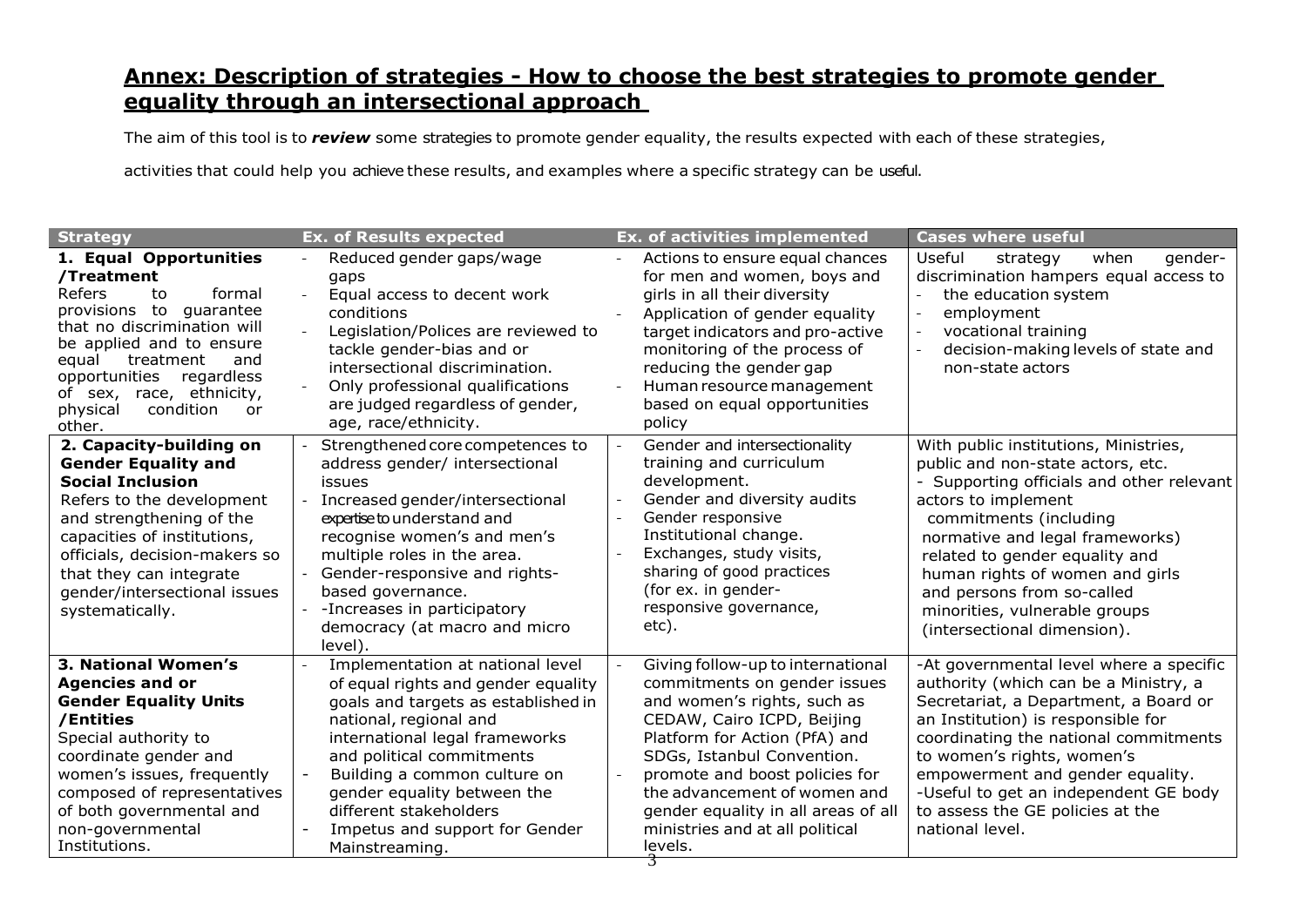| 4. Temporary special<br>measures<br>Strategy based on the<br>international legal provision<br>of CEDAW, article 4:<br><i>Nadoption by States Parties of</i><br>temporary special measures<br>aimed at accelerating de<br>facto equality between men<br>and women shall not be<br>considered discriminationas<br>defined in the present<br>Convention, but shall in no<br>way entail as a consequence<br>the maintenance of unequal<br>or separate standards; these<br>measures shall be<br>discontinued when the<br>objectives of equality of<br>opportunity and treatment<br>have been achieved." | $\overline{\phantom{a}}$<br>$\blacksquare$                                       | Equality of opportunity and<br>treatment of women and men in<br>the political, economic, social,<br>cultural, civil or any other field.<br>Action Plans designed by state<br>actors and non-state actors to<br>favour women temporarily in<br>order to accelerate the process of<br>correcting gender disparities.                                                                                                                                                                                                                                                                                     | Establishing gender quotas by<br>law for women's political<br>participation in parliament, in<br>in<br>local<br>government,<br>or.<br>authorities<br>Voluntarily introduction of<br>gender quotas by political<br>parties.<br><b>Implementation of Action Plans</b><br>for Affirmative Action, Positive<br>Action, or Quota systems at<br>sector level (e.g. in the education<br>system) or at organizational level<br>(in the project, in the company,<br>in the Ministry, etc.) | In politics to increase women's<br>participation in parliament, in political<br>parties, in national and local decision<br>making, in private sector, Governmental<br>bodies<br>To apply in situations where women<br>and other intersectionally<br>discriminates groups are excluded<br>from social, economic and political<br>participation and decision-making. |
|----------------------------------------------------------------------------------------------------------------------------------------------------------------------------------------------------------------------------------------------------------------------------------------------------------------------------------------------------------------------------------------------------------------------------------------------------------------------------------------------------------------------------------------------------------------------------------------------------|----------------------------------------------------------------------------------|--------------------------------------------------------------------------------------------------------------------------------------------------------------------------------------------------------------------------------------------------------------------------------------------------------------------------------------------------------------------------------------------------------------------------------------------------------------------------------------------------------------------------------------------------------------------------------------------------------|-----------------------------------------------------------------------------------------------------------------------------------------------------------------------------------------------------------------------------------------------------------------------------------------------------------------------------------------------------------------------------------------------------------------------------------------------------------------------------------|--------------------------------------------------------------------------------------------------------------------------------------------------------------------------------------------------------------------------------------------------------------------------------------------------------------------------------------------------------------------|
| 4.a. Specific actions to<br>enhance gender equality<br>Target groups of specific<br>actions can be men or<br>women or both. Specific<br>actions are tailored to each<br>specific situation and can<br>include any combination of<br>strategies such as:<br>temporary special measures,<br>capacity- building, advocacy,<br>awareness campaigns, or<br>policy/political dialogues.                                                                                                                                                                                                                  | $\overline{\phantom{a}}$<br>$\overline{\phantom{a}}$<br>$\overline{\phantom{a}}$ | Ending violations of women's<br>human rights<br>Addressing specific cases of<br>gender inequality or violations of<br>women's human rights, which<br>cannot be addressed effectively<br>with one of the previously<br>mentioned strategies.<br>Redressing serious<br>inequalities/human rights abuses<br>including those endured by<br>intersectionally discriminated<br>groups (Roma, migrants,<br>vulnerable youth, persosn with<br>disability, etc)<br>Increased awareness of specific<br>target groups (men and/or women)<br>about their role in respecting and<br>promoting women's human rights. | Examples, but they should be tailor<br>made to specific groups:<br>- media/awareness raising<br>campaigns and other specific<br>actions to prevent and protect<br>affected groups and or<br>individuals;<br>- advocacy work to raise<br>awareness among decision-<br>makers (shifting mindsets,<br>tackling (un)conscious<br>gender/racial/ethnic/class bias,<br>etc.                                                                                                             | Useful in cases of:<br>violations of women's human<br>rights, gender- based violence, other<br>forms of violence (ex. cyber violence,<br>hate speech, sexual harassment,<br>etc)<br>Trafficking, exploitation and sex-<br>slavery of women and girls                                                                                                               |